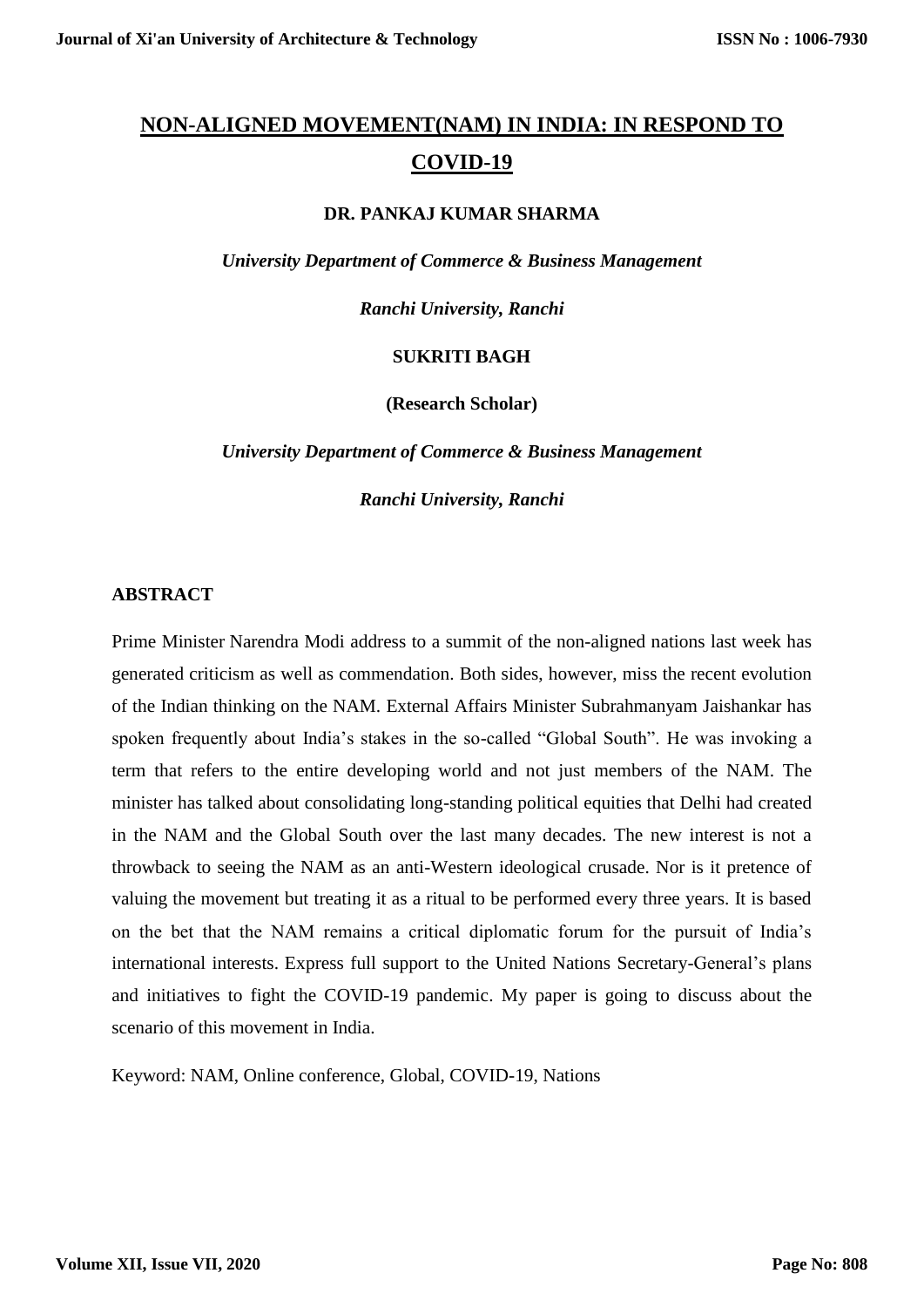### **INTRODUCTION**

Prime Minister Narendra Modi participated in the online Summit of Non-Aligned Movement (NAM) Contact Group was held on 4 May 2020 to discuss the response to the on-going COVID-19 pandemic crisis. The summit commemorated the International Day of Multilateralism and Diplomacy for Peace

In a video statement, PM supports a more representative post-COVID-19 world order. Prime Minister Narendra Modi made an indirect reference to Pakistan during an online meeting of the Non Aligned Movement (NAM) Contact Group, and said some countries were fomenting terrorism in the midst of the global [coronavirus](https://www.thehindu.com/coronavirus/) pandemic. The Indian leader supported a more representative post-COVID-19 world order and urged the World Health Organization (WHO) to focus on building health capacity in the developing countries.

But why has a routine speech by the PM on promoting global cooperation in combating the [coronavirus](https://indianexpress.com/about/coronavirus/) gotten so much attention? One reason is its billing as Modi's first address ever to the NAM. After all, he had skipped the last two NAM summits, at Venezuela in 2016 and Azerbaijan in 2019. Critics of the NDA's foreign policy convinced themselves that Modi had no real attachment for the non-aligned legacy of [Jawaharlal Nehru.](https://indianexpress.com/about/jawaharlal-nehru) For the traditionalists, Modi's engagement with the NAM was a welcome return to roots. For those who see the NAM as a political dinosaur, Delhi's renewed enthusiasm for it seems like a regression. But a closer look at the Modi government's foreign policy actions reveals a three-fold rationale for intensifying engagement with the NAM.

One, those who say the NAM is a relic of the Cold War must also acknowledge that a new Cold War is beginning to unfold, this time between the US and [China.](https://indianexpress.com/article/world/china-coronavirus-tracker-region-wise-cases-and-deaths/) As the conflict between the world's two most important powers envelops all dimensions of international society, India has every reason to try and preserve some political space in between the two. Second, in the last few years, Delhi paid lip-service to the NAM but devoted a lot of diplomatic energy to forums like BRICS. Given the Russian and Chinese leadership of BRICS, Delhi inevitably began to tamely echo the international positions of Moscow and Beijing rather than represent voices of the Global South. Finally, as a nation seeking to become an independent pole in global affairs, India could do more with forums like the NAM in mobilising support on issues of interest to Delhi. An independent Indian line backed by strong support within the NAM can make a big difference to the outcomes of the impending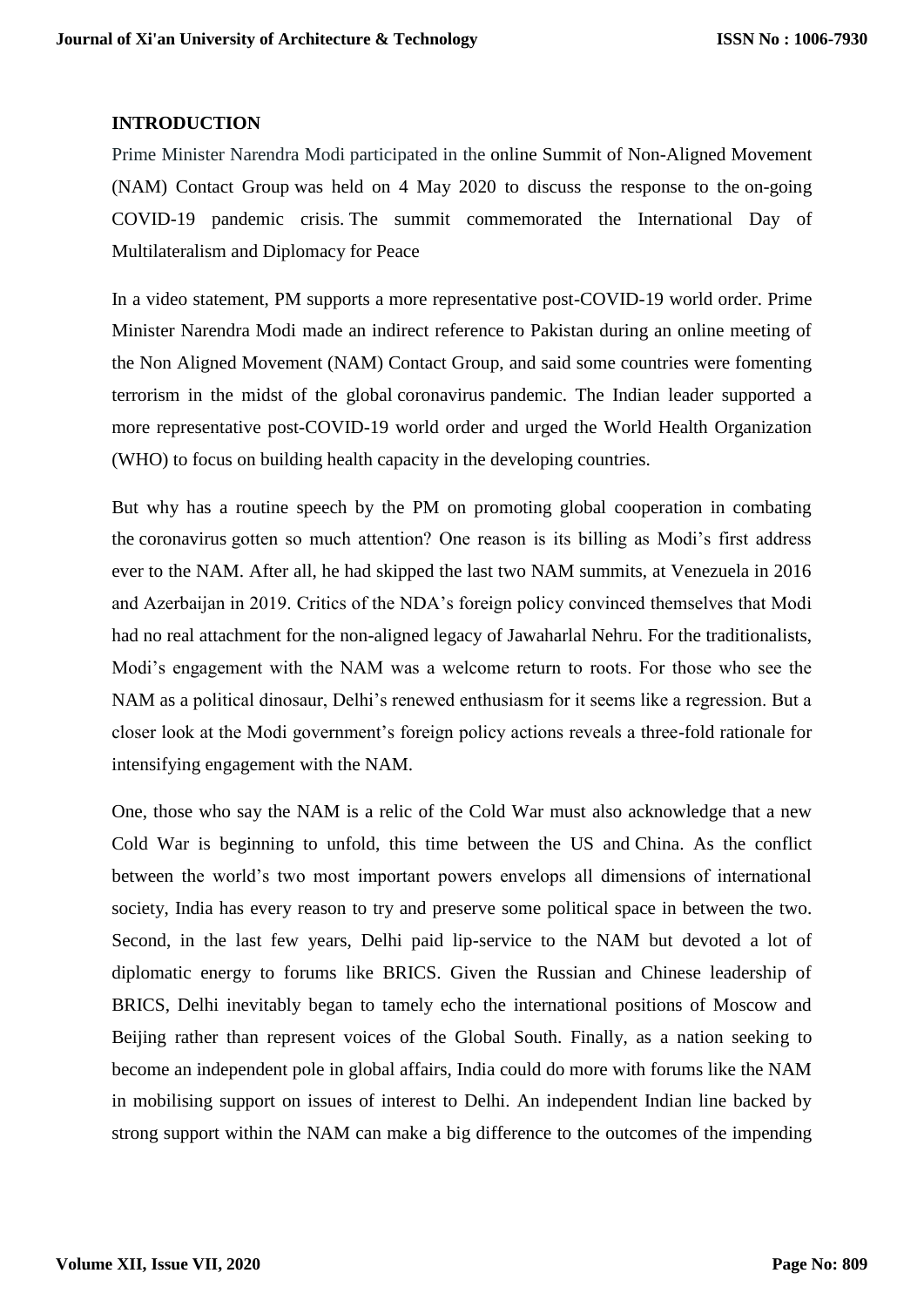contentions at the World Health Assembly later this month on reviewing the WHO's performance during the COVID crisis.

# **HIGHLIGHTS OF THE MOVEMENT**

- In his first address to the Non-Aligned Movement (NAM) summit since assuming office in 2014, Prime Minister [Narendra Modi](https://indianexpress.com/about/narendra-modi) on Monday flagged the issues of "terrorism" and "fake news", calling them "deadly viruses" at a time when the world fights the novel [coronavirus.](https://indianexpress.com/about/coronavirus/)
- Modi said they should develop a platform for NAM countries to pool their "experiences, best practices, crisis-management protocols, research, and resources".
- "NAM should call upon the international community and the WHO to focus on building health-capacity in developing countries. We should ensure equitable, affordable and timely access to health products and technologies for all," he said.
- "Even as the world fights [COVID-19,](https://indianexpress.com/about/coronavirus/) some people are busy spreading other deadly viruses. Such as terrorism. Such as fake news, and doctored videos to divide communities and countries," he said.
- This was the first time Modi participated in a NAM summit he had become the first Indian Prime Minister to skip the NAM summit in 2016 and in 2019 too.
- The NAM leaders announced creation of a task force to identify requirements of member countries through a common database reflecting their basic medical, social and humanitarian needs in the fight against COVID-19.
- Calling it the "most serious crisis" humanity has faced in decades, Modi underlined that at this time, NAM can help promote global solidarity. "NAM has often been the world's moral voice. To retain this role, NAM must remain inclusive."
- He added that COVID-19 has shown limitations of the existing international system. In the post-COVID world, a new template of globalisation, based on fairness, equality, and humanity is needed, he said. "We need international institutions that are more representative of today's world."
- The online NAM Contact Group Summit on "United against COVID-19" was hosted by current NAM Chairman and Azerbaijan President Ilham Aliyev.
- Over 30 Heads of State and other leaders joined the summit. The Summit was also addressed by UN General Assembly president Prof Tijjani Muhammed Bande, UN Secretary General Antonio Guterres, African Union chairperson Musa Faki Mahamat, EU High Representative Josep Borrell, as well as WHO chief Tedros Ghebreyesus.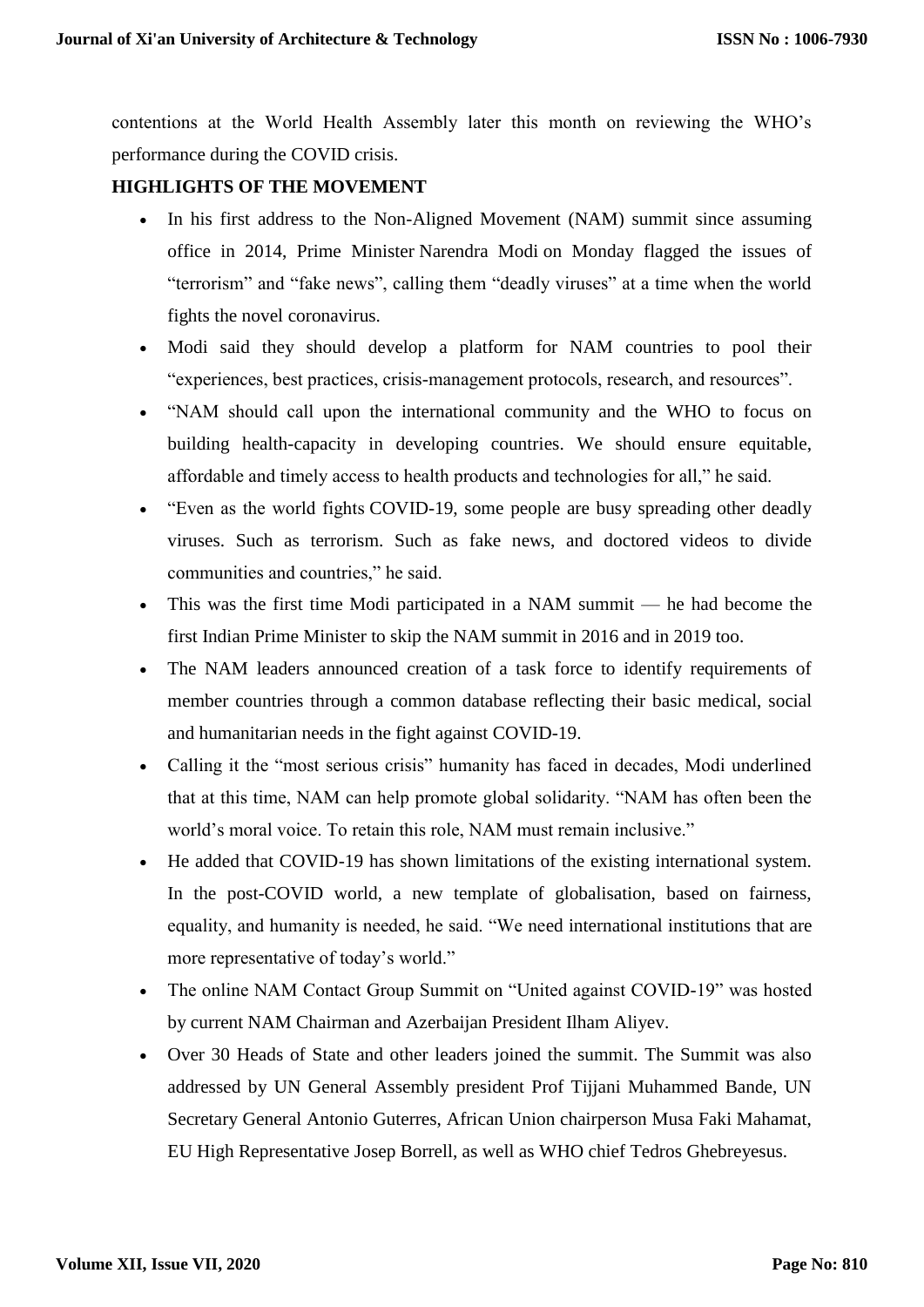- "Following the Summit, leaders adopted a Declaration underlining the importance of international solidarity in the fight against COVID-19. Leaders also announced the creation of a 'Task Force' to identify needs and requirements of member States…," a statement by the Ministry of External Affairs said.
- The theme of the online NAM Contact Group Summit was **'United against COVID-19.'**
- The summit was hosted by the current Chairman of NAM, **President of the Republic of Azerbaijan HE Ilham Aliyev.**
- The Summit aimed to promote international solidarity in the fight against the COVID-19 pandemic and to mobilize efforts of States and international organizations to address the pandemic.
- Over 30 other Heads of State and Government and other leaders, including from member States in Asia, Africa, Latin America, and the Caribbean, and Europe participated in the event.
- The Summit was addressed by the President of the UN General Assembly (UNGA) **Prof Tijjani Muhammed Bande,** UN Secretary-General **Mr.Antonio Guterres**, African Union (AU) Chairperson **Musa Faki Mahamat,** European Union (EU) High Representative**, Josep Borrell,** and Director-General of the World Health Organization (WHO) **Dr. Tedros Ghebreyesus.**
- The leaders also discussed the creation of a 'Task Force' to identify the needs and requirements of Member States through the establishment of a common database that reflects the basic medical, social, and humanitarian needs in the fight against COVID-19 pandemic.

# **WHAT IS THE NON-ALIGNED MOVEMENT (NAM)?**

The NAM is a forum of 120 developing world states that are not formally aligned with or against any major power bloc. The group was started in Belgrade, Yugoslavia in 1961. After the UN, it is the largest grouping of states worldwide.

# **FORMATION**

- NAM emerged in the context of the wave of decolonization that followed World War II.
- It was created by Yugoslavia's President, Josip Broz Tito, India's first PM, Jawaharlal Nehru, Egypt's second President Gamal Abdel Nasser, Ghana's first president Kwame Nkrumah, and Indonesia's first President, Sukarno.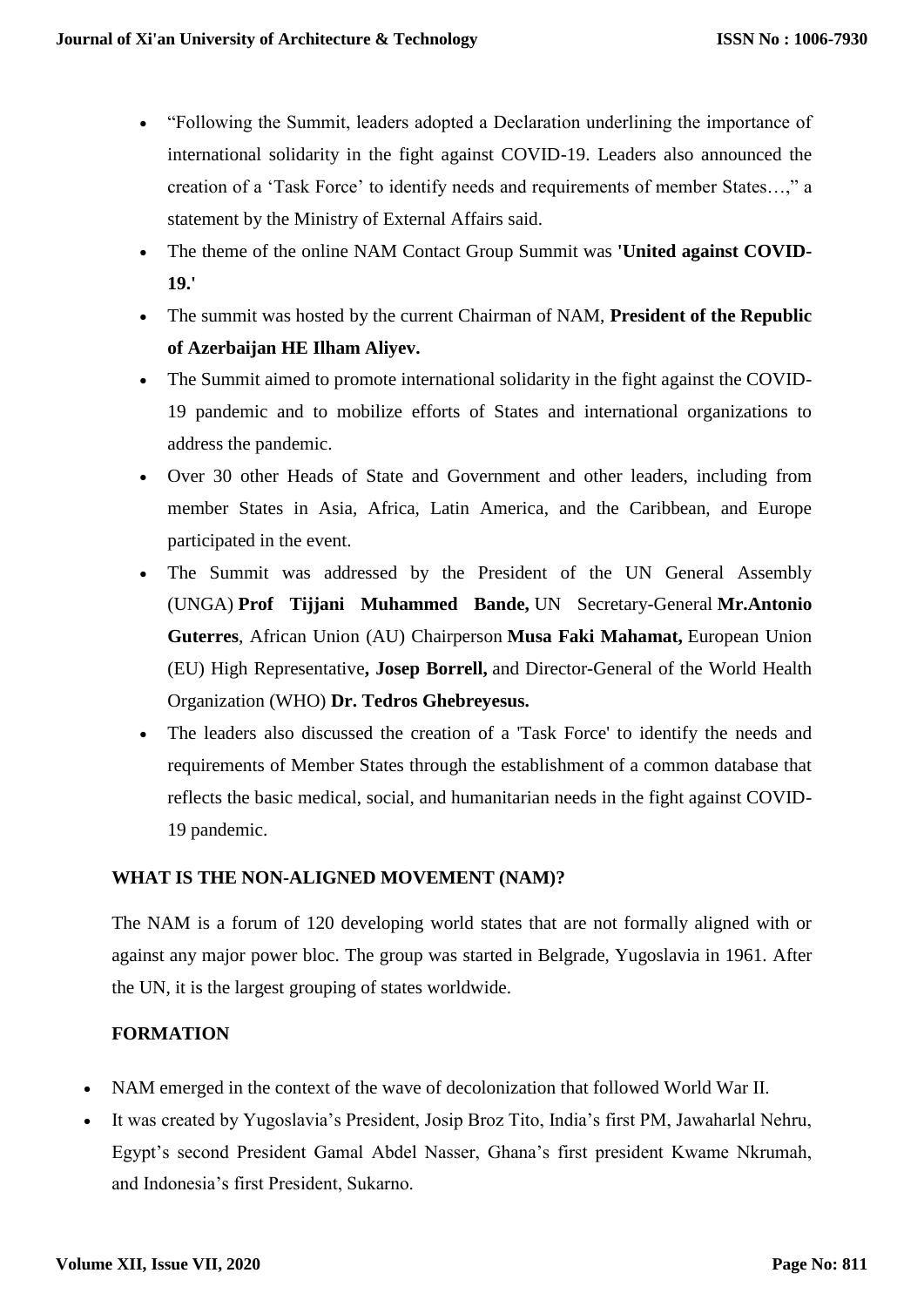- All five leaders believed that developing countries should not help either the Western or Eastern blocs in the Cold War.
- As a condition for membership, the states of the NAM cannot be part of a multilateral military alliance (such as the NATO) or have signed a bilateral military agreement with one of the "big powers" involved in Great Power conflicts.
- However, its idea does not signify that a state ought to remain passive or even neutral in international politics.

# **TERMS OF SUMMITS**

- Unlike the UN or the Organization of American States, the NAM has no formal constitution or permanent secretariat.
- All members of the NAM have equal weight within its organization.
- The movement's positions are reached by consensus in the Summit Conference of Heads of State or Government, which usually convenes every three years.
- The administration of the organization is the responsibility of the country holding the chair, a position that rotates at every summit.
- The ministers of foreign affairs of the member states meet more regularly in order to discuss common challenges, notably at the opening of each regular session of the UN General Assembly.

# **IT'S RELEVANCE TODAY**

- One of the challenges of the NAM in the 21st century has been to reassess its identity and purpose in the post-Cold War era.
- The movement has continued to advocate for international cooperation, multilateralism, and national self-determination, but it has also been increasingly vocal against the inequities of the world economic order.
- On the contrary, from the founding of the NAM, its stated aim has been to give a voice to developing countries and to encourage their concerted action in world affairs.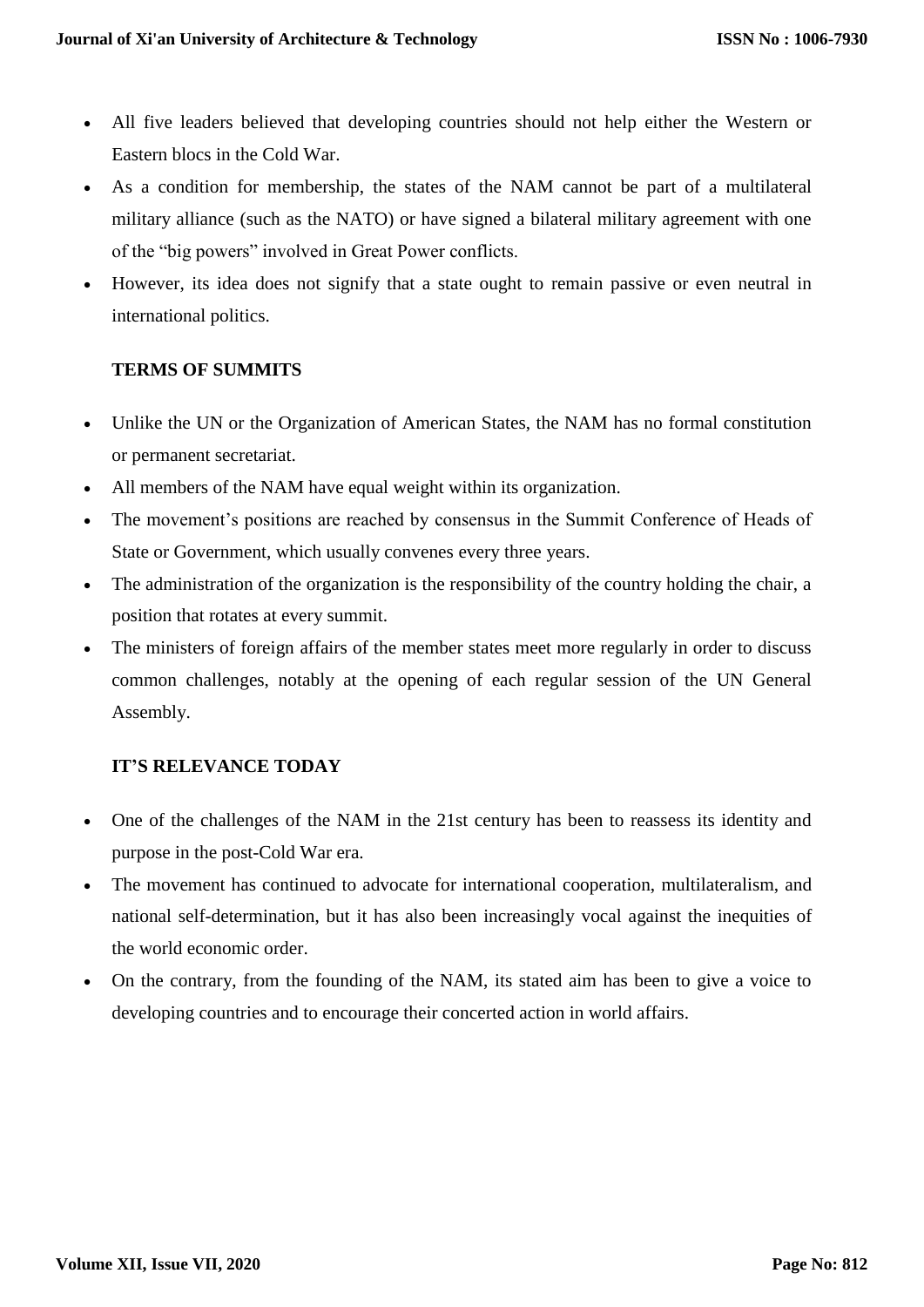### **DISCUSSION AND RESULTS**

#### **Other deadly viruses**

"Even as we fight COVID virus, some people are busy spreading other deadly viruses such as terrorism, fake news and doctored videos to divide communities and countries," said Mr. Modi in a video statement to the NAM grouping, which met on the theme of "United against [COVID-19"](https://www.thehindu.com/sci-tech/science/all-about-the-china-coronavirus-covid-19/article30692734.ece). This may be seen as a reference by Prime Minister Modi to Pakistan's role in supporting cross-border terrorism in recent days, with a spike in ceasefire violations across the Line of Control in Kashmir. On Sunday, India lost five security personnel in an anti-terror operation in north Kashmir's Handwara.

The comment also takes a dig at Pakistan's alleged role in the on-going social media spat between Indian and Gulf-based commentators. Indian authorities have maintained that some of the social media posts against Indian interests in the Gulf were promoted by Pakistanbased activists.

#### **Virtual summit**

Mr. Modi was joined by more than 300 heads of state and governments from across the world in the virtual summit. That apart, the meeting included the President of the UN General Assembly Professor Tijjani Muhammed Bande, UN Secretary General Antonio Guterres, African Union Chairperson Musa Faki Mahamat, European Union High Representative Josep Borrel, and Director General of the WHO Dr. Tedros Ghebreyesus. The leaders announced the creation of a Task Force for a "common database" showing medical, social and humanitarian details from the participating countries.

"NAM should call on WHO to focus on health capacity building in developing countries," Mr. Modi said about the path ahead for the global health body.

#### **New template**

Prime Minister Modi highlighted India's constructive role in dealing with the COVID-19 pandemic and said India has been carrying out "disaster management drills" while other countries had been organising military drills. He said the [post-COVID-19](https://www.thehindu.com/opinion/lead/the-spectre-of-a-post-covid-19-world/article31252172.ece) world order should be more representative. "The [post-COVID world](https://www.thehindu.com/news/cities/chennai/post-covid-19-life-will-never-be-the-same-again/article31334665.ece) needs a new template for globalisation," said Mr. Modi, urging reform in international organisations.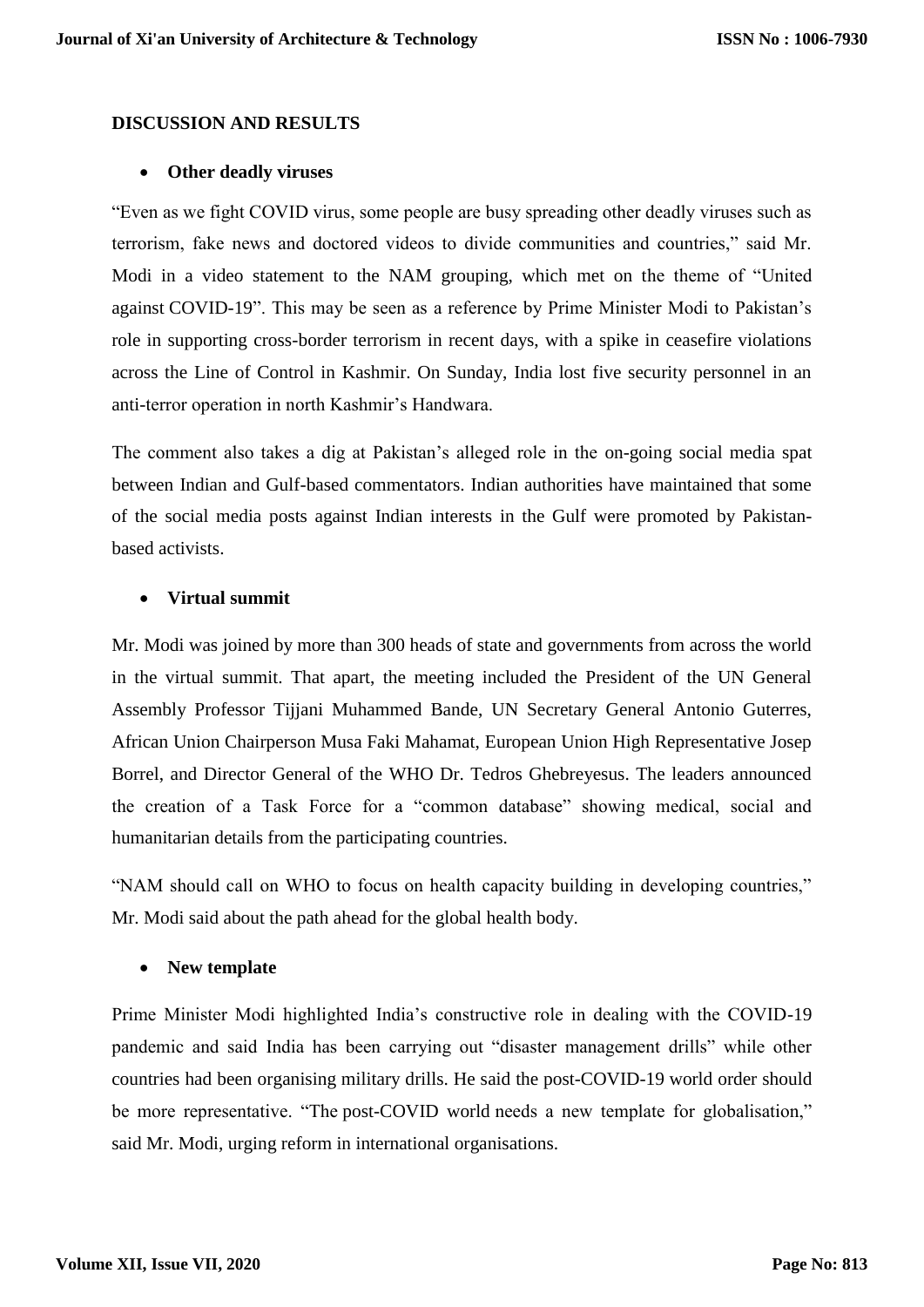The summit leaders adopted a declaration underlining the importance of international solidarity in the fight against COVID-19.

### **CONCLUSION**

For the first time since he took over six years ago, Prime Minister Narendra Modi on Monday took part in a summit of the Non-Aligned Movement, albeit virtually, where he raised issues about terrorism, fake news and "doctored videos" with an eye towards India's Western neighbour. On Monday, Modi joined over 30 heads of states and governments of NAM member states in an online summit convened by the current chair, Azerbaijan's president Ilham Aliyev. A press note of the Ministry of External Affairs observed that "PM Modi's participation underlined India's [longstanding commitment](https://mea.gov.in/press-releases.htm?dtl/32670/Prime+Minister+participates+at+the+online+Summit+of+NAM+Contact+Group) to the principles and values of NAM as one of its leading founding-member". Modi didn't attend the last two NAM leaders' summits held in 2016 at Venezuela and 2019 in Baku. In his intervention, Modi highlighted India's efforts to fight the novel coronavirus, as well as sending medical supplies to 123 countries, out of which 59 are NAM member states. But he also pointed a finger at Pakistan, without taking its name. "Even as the world fights COVID-19, some people are busy spreading other deadly viruses. Such as terrorism. Such as fake news, and doctored videos to divide communities and countries," he said, adding, "But today, I want to focus only on the positives".

In recent days, the Ministry of External Affairs had largely used the tag "fake" for Twitter handles in the Arab world. India has [repeatedly referred](https://www.aninews.in/news/national/general-news/much-of-we-see-is-propaganda-mea-on-reported-discord-between-india-and-gulf-countries20200430200141/) to the fake Twitter handle of an Omani princess as an example of efforts by vested interests to create discord in relations between New Delhi and Gulf countries. The Indian foreign office's finger was pointing straight at Pakistan. While the ministry had spoken about a surge in anti-India propaganda, there was no specific acknowledgment of the Islamophobic social media posts by Indians based in UAE, or tweets by the ruling party and other BJP supporters in the wake of the emergence of a COVID-19 cluster after a gathering of Tablighi Jamaat members. [Indian](https://thewire.in/external-affairs/india-arab-world-anti-muslim-tweets-coronavirus)  [missions in the Gulf](https://thewire.in/external-affairs/india-arab-world-anti-muslim-tweets-coronavirus) had cautioned the Indian community to remain on the right side of the law and follow the strict anti-discriminatory laws. The Indian prime minister's reference to terrorism and fake news could also be a counter of the Pakistani President Arif Alvi, who took part in the video conference. Alvi spoke much earlier than Modi, since as per diplomatic protocol; heads of states take precedence over heads of government. In his remarks, Alvi had claimed that there had been an "alarming increase in religious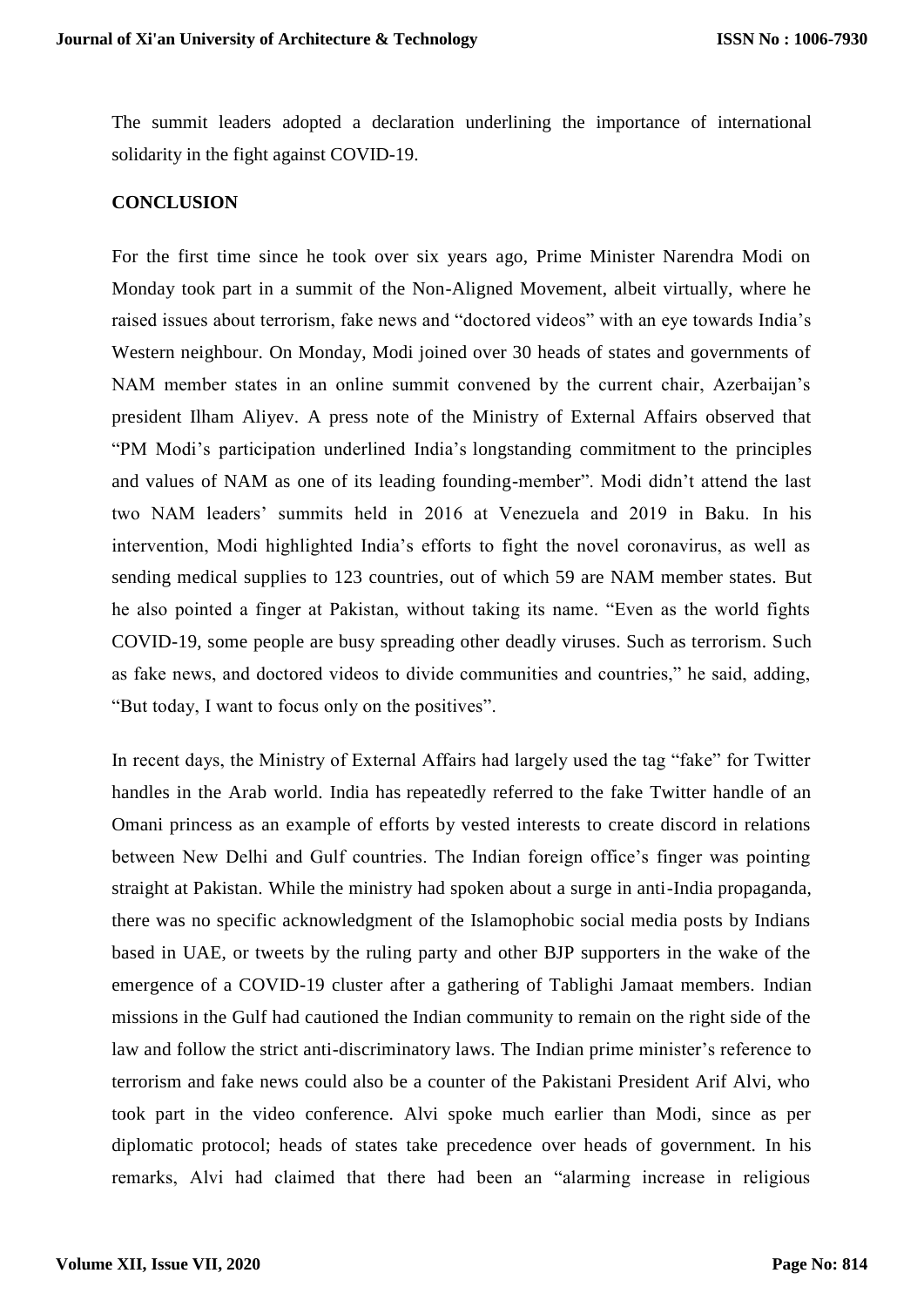intolerance, hate speech, Islamophobia, xenophobia and other forms of discrimination" due to the coronavirus pandemic. "Children, women and elderly have faced verbal abuse, death threats and physical attacks. Muslims have been denied access to vital health services. Nowhere are these trends more pronounced than in our immediate neighbourhood," Alvi said, as [reported by](https://www.dawn.com/news/1554504/) *Dawn*. The Pakistani president also raised Kashmir, referring to the restrictions as having impaired the fight against coronavirus. The last time that Pakistan raised Kashmir during a multilateral video conference on COVID-19, India had [issued a strong protest.](https://www.thehindu.com/news/national/india-slams-pak-for-raising-kashmir-at-saarc-video-conference-says-it-misused-platform/article31111210.ece)

At the end of the virtual summit, a declaration was issued which specifically said that NAM "fully supported" the World Health Organisation and its "leadership". The United States had withdrawn funding to WHO, with the Donald Trump administration claiming that the director general Tedros Ghebreyesus was aligned towards Beijing and not holding China accountable for the start of the pandemic. India has, so far, asserted that assailing the WHO leadership in the midst of a full-blown pandemic was not good timing. However, New Delhi was [open to revisiting this question](https://thewire.in/diplomacy/donald-trumps-fund-freeze-who-india-tedros) once the crisis had blown over. The NAM declaration also called for the removal of "unilateral coercive measures", that is sanctions against NAM members states. The United States has imposed sanctions on Venezuela, Cuba and Iran.

### **REFERENCES**

- [https://www.mea.gov.in/Speeches-](https://www.mea.gov.in/Speeches-Statements.htm?dtl/32669/Intervention+by+the+Prime+Minister+at+Online+Summit+of+NAM+Contact+Group)[Statements.htm?dtl/32669/Intervention+by+the+Prime+Minister+at+Online+Summit+of+N](https://www.mea.gov.in/Speeches-Statements.htm?dtl/32669/Intervention+by+the+Prime+Minister+at+Online+Summit+of+NAM+Contact+Group) [AM+Contact+Group](https://www.mea.gov.in/Speeches-Statements.htm?dtl/32669/Intervention+by+the+Prime+Minister+at+Online+Summit+of+NAM+Contact+Group)
- [https://indianexpress.com/article/india/pm-modi-at-nam-summit-terrorism-fake-news](https://indianexpress.com/article/india/pm-modi-at-nam-summit-terrorism-fake-news-deadly-viruses-6394202/)[deadly-viruses-6394202/](https://indianexpress.com/article/india/pm-modi-at-nam-summit-terrorism-fake-news-deadly-viruses-6394202/)
- [https://indianexpress.com/article/opinion/editorials/narendra-modi-video-address-nam](https://indianexpress.com/article/opinion/editorials/narendra-modi-video-address-nam-summit-6403546/)[summit-6403546/](https://indianexpress.com/article/opinion/editorials/narendra-modi-video-address-nam-summit-6403546/)
- [https://thewire.in/diplomacy/at-his-first-nam-meeting-modi-raises-terrorism-fake-news](https://thewire.in/diplomacy/at-his-first-nam-meeting-modi-raises-terrorism-fake-news-during-covid-19-pandemic)[during-covid-19-pandemic](https://thewire.in/diplomacy/at-his-first-nam-meeting-modi-raises-terrorism-fake-news-during-covid-19-pandemic)
- [https://www.mea.gov.in/press](https://www.mea.gov.in/press-releases.htm?dtl/32670/Prime+Minister+participates+at+the+online+Summit+of+NAM+Contact+Group#:~:text=The%20online%20NAM%20Contact%20Group,United%20against%20COVID%2D19%E2%80%9D.&text=The%20objective%20of%20the%20Summit,organisations%20to%20address%20the%20pandemic.)[releases.htm?dtl/32670/Prime+Minister+participates+at+the+online+Summit+of+NAM+Con](https://www.mea.gov.in/press-releases.htm?dtl/32670/Prime+Minister+participates+at+the+online+Summit+of+NAM+Contact+Group#:~:text=The%20online%20NAM%20Contact%20Group,United%20against%20COVID%2D19%E2%80%9D.&text=The%20objective%20of%20the%20Summit,organisations%20to%20address%20the%20pandemic.) [tact+Group#:~:text=The%20online%20NAM%20Contact%20Group,United%20against%20CO](https://www.mea.gov.in/press-releases.htm?dtl/32670/Prime+Minister+participates+at+the+online+Summit+of+NAM+Contact+Group#:~:text=The%20online%20NAM%20Contact%20Group,United%20against%20COVID%2D19%E2%80%9D.&text=The%20objective%20of%20the%20Summit,organisations%20to%20address%20the%20pandemic.) [VID%2D19%E2%80%9D.&text=The%20objective%20of%20the%20Summit,organisations%20](https://www.mea.gov.in/press-releases.htm?dtl/32670/Prime+Minister+participates+at+the+online+Summit+of+NAM+Contact+Group#:~:text=The%20online%20NAM%20Contact%20Group,United%20against%20COVID%2D19%E2%80%9D.&text=The%20objective%20of%20the%20Summit,organisations%20to%20address%20the%20pandemic.) [to%20address%20the%20pandemic.](https://www.mea.gov.in/press-releases.htm?dtl/32670/Prime+Minister+participates+at+the+online+Summit+of+NAM+Contact+Group#:~:text=The%20online%20NAM%20Contact%20Group,United%20against%20COVID%2D19%E2%80%9D.&text=The%20objective%20of%20the%20Summit,organisations%20to%20address%20the%20pandemic.)
- [https://www.thehindu.com/news/national/some-countries-are-fomenting-terrorism-in-the](https://www.thehindu.com/news/national/some-countries-are-fomenting-terrorism-in-the-midst-of-the-pandemic-pm-modi-tells-nam/article31505332.ece)[midst-of-the-pandemic-pm-modi-tells-nam/article31505332.ece](https://www.thehindu.com/news/national/some-countries-are-fomenting-terrorism-in-the-midst-of-the-pandemic-pm-modi-tells-nam/article31505332.ece)